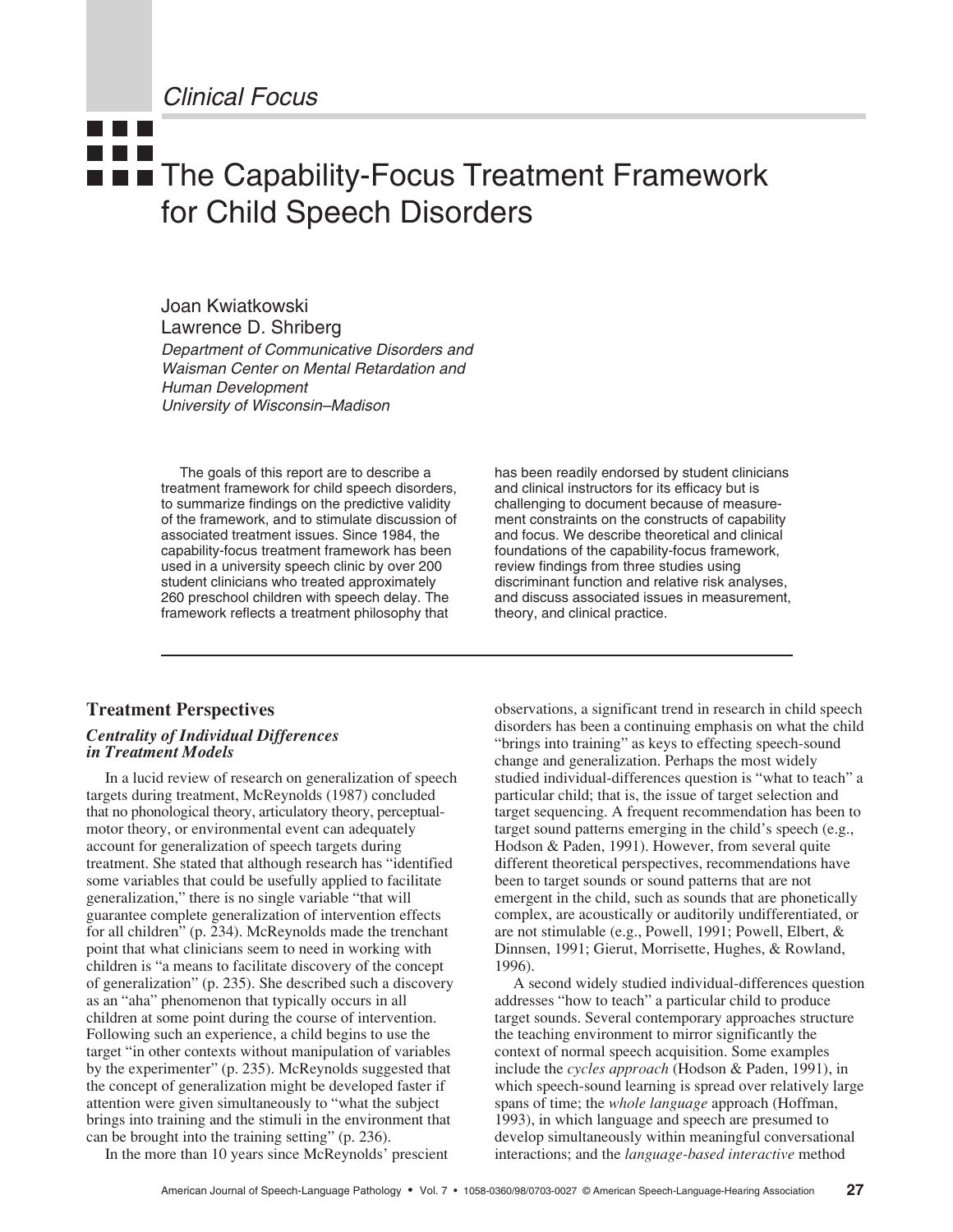(Camarata, 1993), in which information on speech production is provided in a manner that acknowledges the child's verbal message rather than directly emphasizing the correctness of the child's speech. Although individual differences are underscored in such approaches, primary emphasis is on the descriptive-explanatory power of the primitives (i.e., the principal conceptual assumptions) of each theory. Thus, when progress in treatment is less than expected, the clinician looks to the primitives or conceptual assumptions of the theory for guidance on modifications that will enable the child to continue learning at the expected rate. The following section describes a two-factor approach whose primitives deal expressly with individual differences in both a child's linguistic capability and in his or her disposition to learn.

#### *The Capability-Focus Framework*

A two-factor approach termed the *capability-focus treatment framework* (henceforth, the *C-F framework*) was developed to address the child-based factors underscored in McReynolds' (1987) perspectives on generalization and, more generally, to account for individual differences in treatment outcomes. A child-based construct termed *focus* was proposed as a necessary addition to the construct of linguistic *capability* to explain and predict individual differences in treatment outcomes (Kwiatkowski & Shriberg, 1993; Shriberg, Kwiatkowski, & Gruber, 1994).

Figure 1 (panels a and b) depicts the C-F framework as presented in Kwiatkowski and Shriberg (1993), including constituents of the capability and focus constructs. As shown in Figure 1, learning of speech targets during treatment is presumed to require some minimal level of both capability and focus. Capability reflects the child's potential for speech change, as documented by competence on speech measures (comprehension and production

phonology) and constraints associated with risk factors (mechanism, cognitive-linguistic, and psychosocial). Alternative metrics of speech competence and systems to classify risk factors for child speech disorders have been proposed elsewhere (Shriberg, 1993; Shriberg, Austin, Lewis, McSweeny, & Wilson, 1997a, 1997b; Shriberg & Kwiatkowski, 1994). Thus, capability includes linguistic and risk factor variables, with status in each a possible strength or constraint relative to rate of learning. The construct of focus subsumes the three concepts of *attention*, *motivation*, and *effort*, and reflects the child's disposition for speech change. Within this two-factor framework, *stimulability* and *self-monitoring* are presumed to include components of both capability and focus.

The primary emphasis in the C-F framework is on the child as a learner, with secondary concern placed on the technical details of what is to be learned. The C-F framework assumes that active involvement of the child in the learning process is the single most important treatment variable. To obtain and maintain the child's active involvement requires clinicians to develop and administer a treatment approach that is constantly attuned to the child's changing learning needs. Adjustments may need to be made in *how* the targets are taught, which may ultimately be more important than *what* should be taught and in what sequence. For example, some children learn only if speechsound targets are practiced individually, whereas other children may be able to learn the multiple targets that are consistent with feature-based and phonological processbased programs. Individual differences in cues, task types, task durations, types of home practice, and degree of directness or indirectness in teaching are central technical options in the C-F framework. To enable clinicians the freedom to accommodate individual differences in such needs, the clinician cannot be bound to the task demands of a specific linguistic theory, with its obligatory implications



**CAPABILITY** 

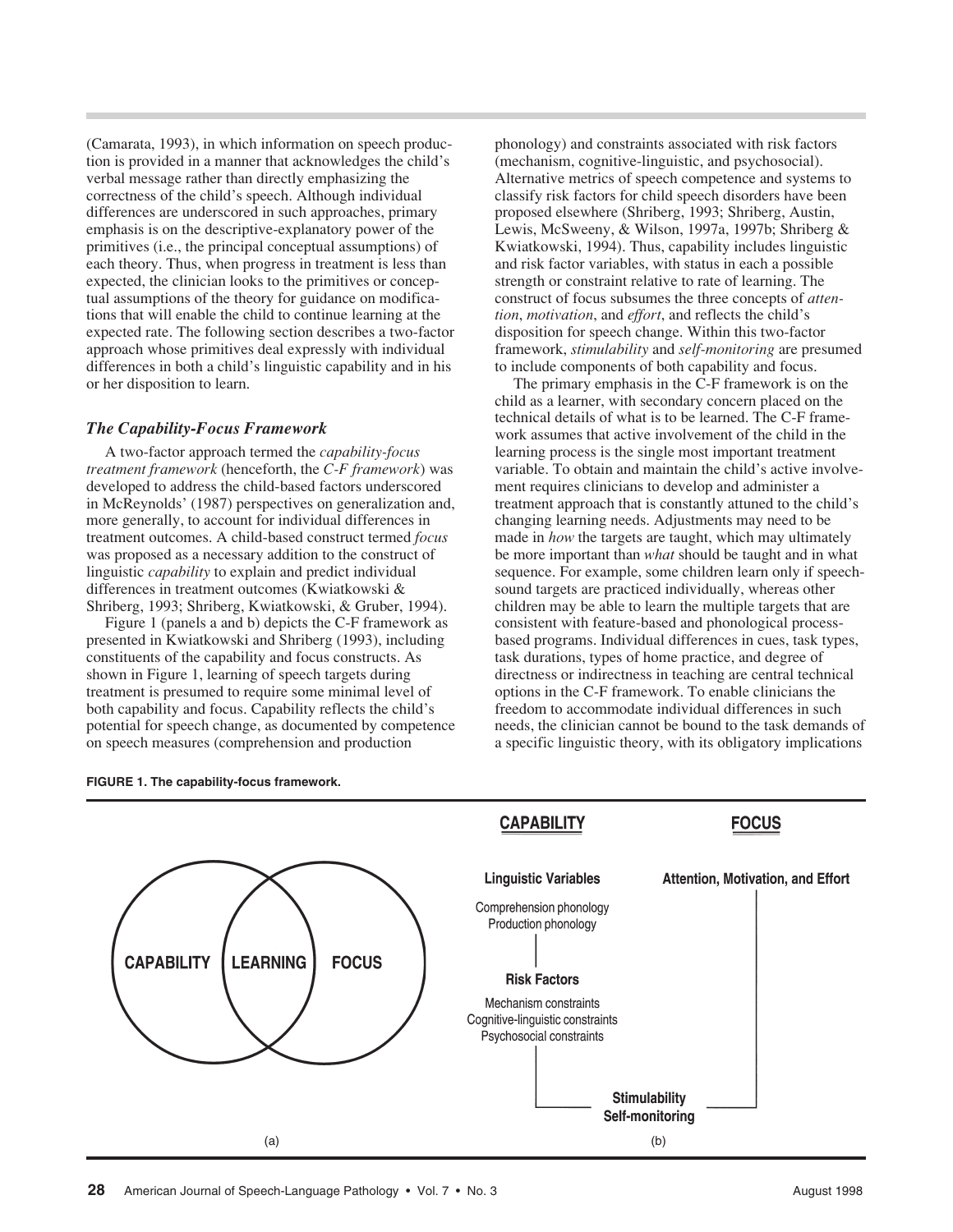for target selection, target complexity, target sequencing, and so forth. Rather, the C-F framework allows clinicians and researchers to use whichever theoretical perspective is most highly valued in describing a child's comprehension and production phonology but does not bind treatment to the applied correlates of that theory. Similarly, although focus is concerned with aspects of motivation and effort, no specific theory of motivation is posited at present as the best way to understand focus as a psychoeducational construct. The clinician or researcher is free to use whichever procedures are effective in obtaining and maintaining a child's focus on learning. Accordingly, the focus construct is not limited to any one treatment approach. Presumably, focus is as much an issue for learning in nondirective approaches (such as Camarata, 1993) as it is in the more directive, structured treatment approach (Shriberg & Kwiatkowski, 1990) in which the C-F framework was developed.

Figure 2 is the decision procedure used expressly to obtain and maintain an appropriate rate of learning in the C-F treatment framework. The procedure has evolved





through use of the C-F framework with over 200 student clinicians who have treated 260 children with speech delay in a university speech clinic using the treatment procedures described in Shriberg and Kwiatkowski (1990) and Kwiatkowski (1991). Although the C-F approach was developed for young children with speech delay of unknown origin, it has been used with children whose speech disorders are associated with known etiologies (e.g., cognitive disabilities, sensorineural hearing loss, orofacial dysmorphologies) and applied to the treatment of other speech-language disorders in children and adults.

As shown in Figure 2, the C-F approach begins in a manner consistent with other treatment approaches. Initial decisions regarding "what to teach" are based on the child's linguistic capability, and decisions regarding "how to teach" on any of the many philosophical perspectives on effective teaching. Also, as with many other treatment approaches, focus is originally addressed in a standard way via the use of engaging materials and activities presented in an encouraging and supportive learning environment. As shown in Figure 2, the central question posed after *each* treatment session is: "Is the child learning?" Specifically, is the expected change in production of the speech targets occurring? A "yes" response validates the planned approach, and treatment continues without modification. A "no" response requires the clinician to consider alternative ways to modify treatment. The first alternative is direct manipulation of focus to increase a child's attention, motivation, and effort. Candidates for change include individualized modulation of reinforcers, including types and schedules of reinforcement. Focus is first addressed directly because, in the C-F framework, lack of motivation for speech change is considered a potentially sufficient cause of failure to learn. For some children, motivational constraints appear to be the sole barrier to learning. Specifically, some children immediately resume progress in correct production of speech targets after direct attention is placed on focus needs.

If direct manipulation of focus does not result in improvement in production of the speech targets, the alternative is indirect manipulation of focus by addressing the child's capability needs. As shown in Figure 2, the clinician first attempts to achieve focus by enhancing capability through manipulation of the form of treatment. Form refers to instructional elements, such as specific cues and prompts. Form also includes strategies to address risk factors, including attention to all mechanism, cognitivelinguistic, or psychosocial factors that might constrain a child's current ability to learn. For example, auditory bombardment might be added to facilitate development of correct underlying speech forms in children with possible fluctuant hearing loss associated with recurrent otitis media (a mechanism constraint). Second, if changes in the form of treatment are not productive, the clinician bypasses current capability limitations by changing the content of treatment, typically shifting to a different speech target or set of targets. Thus, the C-F framework changes linguistic targets as the last of alternative strategies to consider when rate of learning is inappropriate.

To summarize, the C-F treatment framework posits two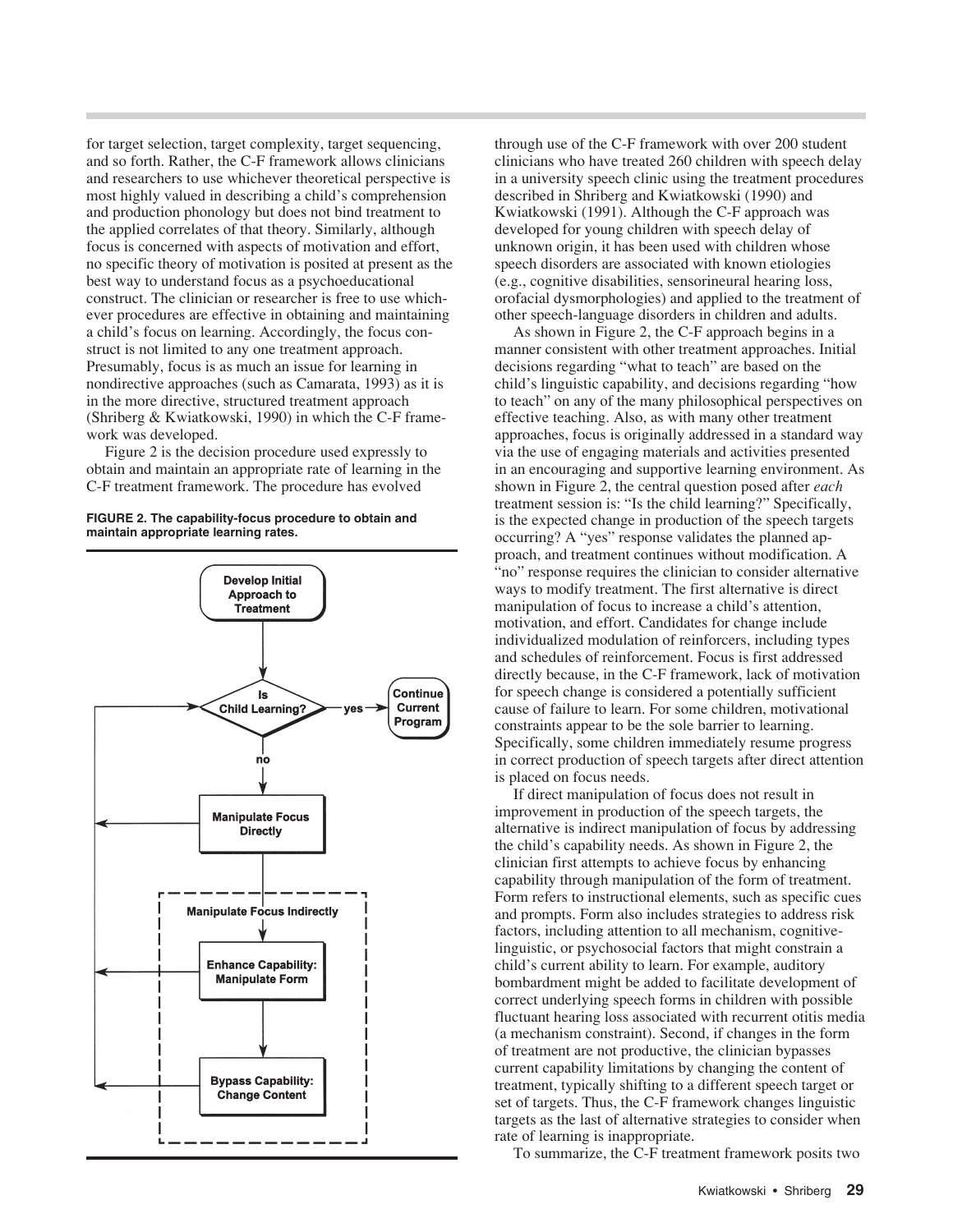sources of potential difficulty when children are not learning—capability and focus—and provides a three-step decision procedure to guide clinicians in sequencing changes in treatment until the child is learning at an appropriate rate. These two factors do not differ from constructs that are explicit or implicit in other treatment approaches. Clinicians and researchers routinely devise engaging tasks to get clients interested in learning, and adjust tasks on-line as needed to accommodate fluctuations of interest and involvement in the learning process. The significant difference in the present context is that the C-F framework accords focus primary, rather than secondary, emphasis. After developing the initial approach to treatment based on the child's linguistic capability and risk factors, treatment modifications based on inferred capability constraints are made only after direct changes in focus, and only for the purpose of increasing focus.

### *Self-Regulated Learning and the Focus Construct*

The construct of *self-regulated learning* has important conceptual ties to the focus construct. As studied in the education literature (Schunk & Zimmerman, 1994), selfregulated learning has been defined as the degree to which "individuals are metacognitively, motivationally, and behaviorally active participants in their own learning process" (Zimmerman, 1994, p. 3). Zimmerman notes that although self-regulation is relatively straightforward as a descriptive construct, it has been difficult to constrain as an explanatory construct, citing the proliferation of theoretical and methodological paradigms used in self-regulation research. There is consensus, however, that self-regulated learning involves three processes: *planning*, *monitoring*, and *self-evaluating* (Schunk & Zimmerman, 1994). As described by Ertmer and Newby (1996), *planning* includes setting goals; selecting and sequencing cognitive strategies (e.g., memorizing, analogizing), motivational strategies (e.g., recalling prior success), and environmental strategies (e.g., removing distractions) to achieve those goals; and identifying potential obstacles to goal achievement. *Monitoring*, which occurs when implementing the plan, involves attention to feedback regarding the effectiveness of the selected cognitive, motivational, and environmental strategies, and adjusting the plan as needed. *Self-evaluation*, which occurs after the learning task is completed, involves a review of the extent to which the goal was achieved and the effectiveness and efficiency of the processes used to achieve it. Across a wide spectrum of learning targets, selfregulated learners have been found to be more successful and efficient than learners who lack such strategies and behaviors (Schunk & Zimmerman, 1994).

Ertmer and Newby (1996) recently expanded the definition of self-regulated learning, adding a fourth process termed *reflecting*. Reflecting on one's own learning process is the means used by a learner to translate metacognitive knowledge about the learning process into self-regulatory behaviors for metacognitive control of learning and for developing additional cognitive, motivational, and environmental strategies to facilitate later

learning. Ertmer (1996) proposed that the Ertmer and Newby model might explain differences in generalization during speech intervention. He suggested that children who do not generalize may lack metacognitive awareness of one or more of the self-regulatory behaviors of planning, monitoring, evaluating, and reflecting. Research support for some components of this self-regulatory model to facilitate learning and generalization of speech targets has been reported in the literature, including planning (Ruscello & Shelton, 1979) and self-monitoring (e.g., Engel & Groth, 1976; Kern Koegel, Koegel, & Ingham, 1986; Koegel, Kern Koegel, Van Voy, & Ingham, 1988; Shriberg & Kwiatkowski, 1990).

Within the C-F framework, self-regulatory behaviors are a critical component of learning and are presumed to require both capability and focus. Capability includes skill in producing the speech target and the ability to use selfmonitoring processes effectively to establish and maintain learning. Focus reflects the motivation to use these skills and abilities to effect speech change, including the deployment of attention and sustained effort. The C-F framework can accommodate both self- and other-directed regulatory processes, accounting for both the self-initiated speech monitoring and the clinician-directed monitoring observed in Shriberg and Kwiatkowski (1990). In that report of eight case studies, children demonstrated one of three levels of self-monitoring strategies: (a) use of self-monitoring behaviors only after being taught the behaviors, (b) use of taught self-monitoring behaviors only when externally rewarded for doing so, and (c) spontaneous use of selfmonitoring behaviors without teaching or external reinforcement. Later discussion of findings from several studies of the C-F framework will include additional comment on self-regulated learning in relation to the focus construct.

# **Procedures to Assess Capability and Focus**

The following sections provide summaries of the measurement approaches used to assess capability and focus in three studies of the C-F framework. We briefly describe each of the measures so that findings from all studies can be summarized together. Methodologic information on the procedures used to assess focus in the three studies, including subject information, procedural details, and statistical findings, are reported in an associated technical report (Kwiatkowski & Shriberg, 1997) available at http://www.waisman.wisc.edu/phonology/.

# *Capability Measures*

*Consonant Inventory.* A child's consonant inventory at the onset of treatment was used to index capability in two (Study 1 and Study 3) of the three studies of the capabilityfocus framework to be summarized here. Study 1 was a retrospective study of 76 children treated for speech delay in our university clinic (Kwiatkowski & Shriberg, 1993), and Study 3 was a prospective study of 24 children with speech delay also treated in our clinic. Consonant inventory was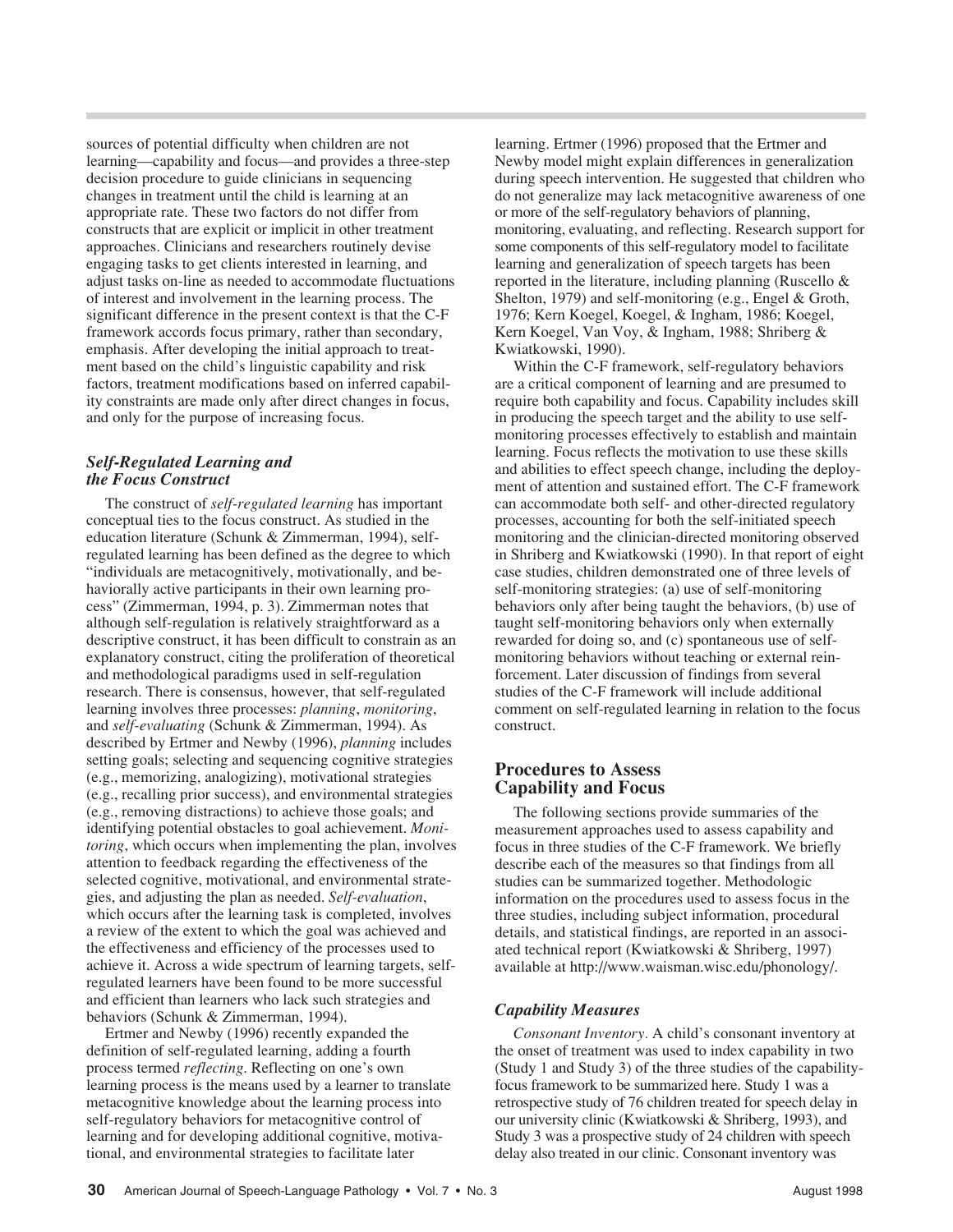selected to classify the children's capability because, among several other speech measures, it was the best predictor of speech outcomes in a longitudinal study of speech change (Shriberg et al., 1994). In both Study 1 and Study 3, children whose consonant inventory included representative phonemes from each of the six manner classes (nasal, stop, glide, fricative, affricate, and liquid, as developmentally appropriate) were classified as having high capability. Children whose inventories did not meet these developmental phonetic inventory criteria were classified as having low capability.

*Percentage of Consonants Correct–Revised.* The second study of the C-F framework to be reported, Study 2—a prospective study of 20 children with speech delay who were assessed but not treated in our clinic—used the Percentage of Consonants Correct–Revised (PCC-R) (Shriberg et al., 1997a) as the capability metric to predict treatment outcome. Unlike the Percentage of Consonants Correct (PCC; Shriberg & Kwiatkowski, 1982), the PCC-R scores only speech-sound deletions and substitutions as incorrect; all speech-sound distortions are scored as correct. Thus, of the several alternative measures of severity of involvement described in Shriberg et al. (1997a), the PCC-R was selected because it is most sensitive to severity of involvement (i.e., to deletions and substitutions) in young children. Moreover, because distortions are scored as correct, it has higher transcription reliability (McSweeny & Shriberg, 1995; Shriberg et al., 1997a). Based on PCC-R scores from conversational speech samples, children were categorized ordinally as having high or low capability. Dichotomous classification of capability was used because of the relatively small cell sizes for the planned statistical analyses and the nonnormality of the PCC-R distribution for this sample. Using the median PCC-R score for the 20 children (73%) in Study 2 as the dividing line, children with scores above the median were assigned high capability ( $M = 77.3$ ,  $SD = 4.0$ ), and those below the median were assigned low capability  $(M = 62.5, SD = 9.0).$ 

To summarize, in the three studies of the C-F framework to be reported, either consonant inventory or PCC-R was used to classify children as having high or low capability. As discussed later, measurement of capability beyond the ordinal level is a constraint that needs to be addressed in future studies.

#### *Focus Measures*

Several procedures to assess focus prior to treatment were developed over a period of 4 years. The technical report (Kwiatkowski & Shriberg, 1997) provides protocols for each of the procedures and summarizes findings from validity (content, concurrent) and reliability (interjudge and intrajudge agreement, retest stability) studies. A "bootstraps" approach was used in which the construct of focus developed from subjective observational ratings was used for concurrent validity studies using a behavioral observation system. The first measurement approach, termed the Focus Rating System (Kwiatkowski & Shriberg, 1997), provided subjective ratings of focus during the Focus Task

(described next) by experienced clinicians. Judgments of a child's focus on this task were then used as the concurrent criteria against which scores on the Focus Scoring System (described later) were compared.

*The Focus Task.* The structure of the Focus Task is consistent with dynamic assessment procedures described by Bain (1994) and with the treatment approach (Shriberg & Kwiatkowski, 1990) in which the C-F framework was developed. The goal of the task is to assess a child's disposition to learn, based on the child's responsiveness in learning trials reflecting a hierarchy of teaching conditions. Standard response evocation procedures are used in each of five teaching conditions, with the examiner attempting to shape and stabilize two different error sounds from the isolated sound to the word level. If the objective were to assess a child's potential to modify speech errors, response accuracy would be the primary goal; the hierarchy of teaching conditions would emphasize events antecedent to the response, such as type, frequency, and duration of cues. However, because the objective of the Focus Task is to assess motivation for speech change as reflected in the child's attention and effort, response accuracy is irrelevant. Rather, emphasis is on the need to manipulate conditions subsequent to the response, specifically, examiner feedback and delivery of reinforcement.

The five conditions of the Focus Task are ordered to provide most to least support relative to the child's participation (see Table 1, Kwiatkowski & Shriberg, 1997, technical report). In the least supportive condition, Condition V, the clinician provides only social reinforcement for participation. The child is given no external feedback on the intended duration of the task or progress through it. Therefore, maximal participation in Condition V is presumed to reflect a child's self-directed motivation for speech change. Using standard reinforcement hierarchies (Bleile, 1995), clinician support for participation is gradually increased in each of the other four conditions. Beginning with Condition IV, a token system is added. A token (i.e., a sticker) is moved one space on a six-space grid both to acknowledge the child's participation after every response and to identify the duration of the task and progress through it. Beginning with Condition III, a tangible reinforcer is introduced, with the child now keeping the tokens. Response contingencies are added in the remaining two conditions. In Condition II, movement of the token is contingent on participation. In Condition I, response-cost is added with the token moved backward each time the child does not participate. Thus, a child's participation at each of the successively more supportive levels is presumed to reflect his or her increasing need for externally directed motivation for speech change. As scored using the Focus Scoring System described in the next section, high focus scores on the least supportive condition (Condition V) are interpreted as support for the highest level of focus.

*The Focus Scoring System.* The Focus Scoring System was developed for use in research studies; its complexity prohibits its use in clinical contexts. As with the less complex Focus Rating System described in the technical report (Kwiatkowski & Shriberg, 1997), the Focus Scoring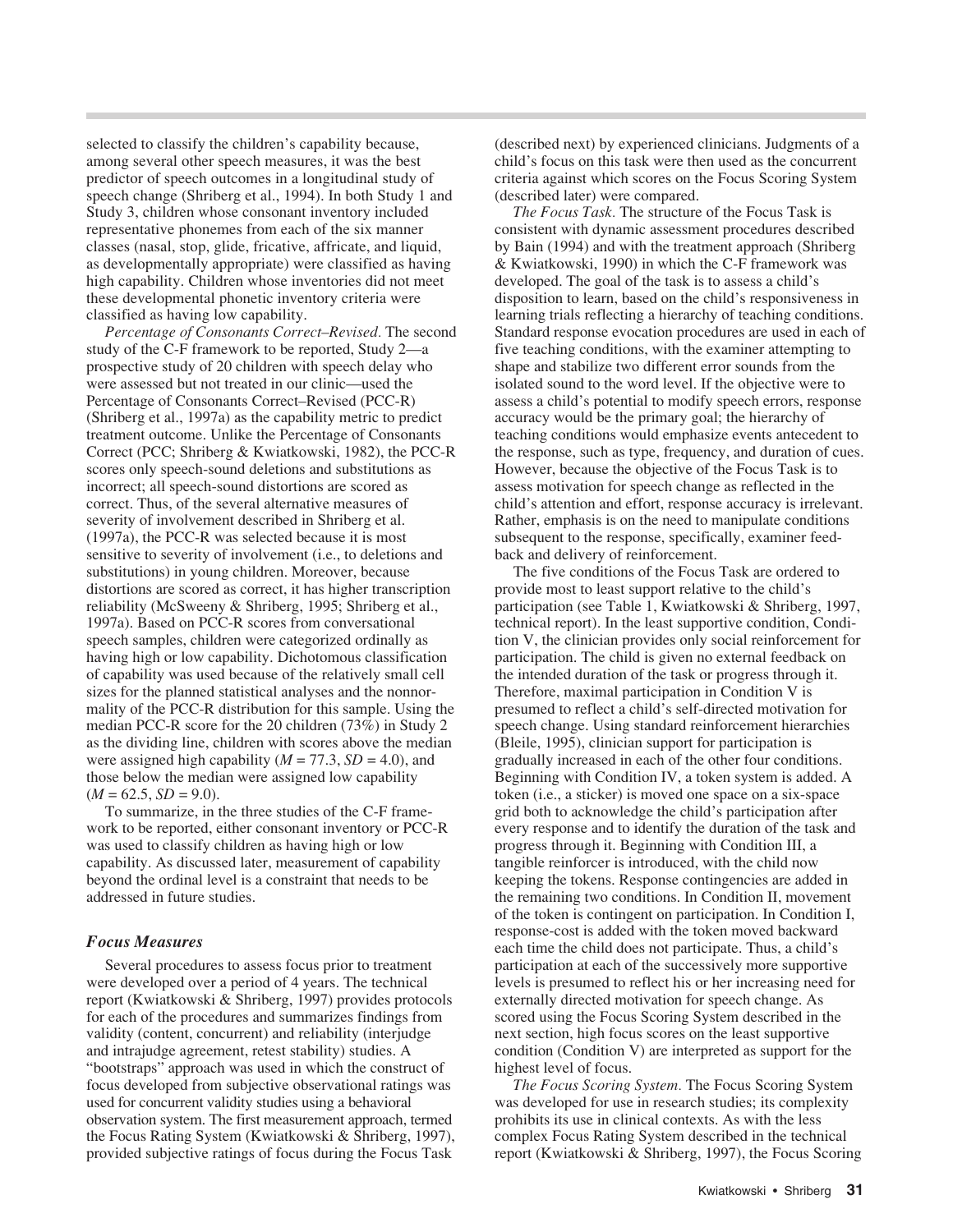System can be used to assess focus on the Focus Task or during a period of any other clinical treatment activity. The Focus Scoring System is based on a procedure used in prior research to study children's levels of engagement in tabletop versus computer-based treatment programs (Shriberg, Kwiatkowski, & Snyder, 1989, 1990). The Focus Scoring System uses the customary three-event, sequential structure of response development termed *antecedent event*, *response*, and *subsequent event*. Using behavioral descriptors listed in the technical report (Kwiatkowski & Shriberg, 1997), the examiner codes behaviors from videotape using a 2-1-0 scoring system. Within each of three behavioral domains termed *postural*, *verbal*, and *facial*, behaviors are coded as indicating *acceptable focus* (2), *questionable focus* (1), or *reduced focus* (0). A summary score is determined for each domain by adding the scores for all trials and dividing by the number of trials. The average scores for the three domains are then added to obtain average scores for each condition. Thus, the 2-1-0 scoring system yields a maximum obtainable score of 6 for each of the five conditions in the Focus Task.

As described in the technical report (Kwiatkowski & Shriberg, 1997), the Focus Task is still under development. To date, there are no group-level data for children who have been tested in all five conditions. To accomplish the two studies to be reported that used the Focus Task (Studies 2 and 3), average Focus Task scores were limited to those obtained in Condition V. Owing to a design limitation, all 44 children in Study 2 and Study 3 had been tested only under Condition V for both target sounds. Pilot studies indicated that high focus children, as judged in a concurrent validity study (see technical report), had focus scores of 4.6 (i.e., out of a possible 6) or greater in Condition V. This cutoff point was used to divide children's Focus Scoring System scores into a high or low focus group in Study 2 and Study 3.

*Use of Treatment Data to Assess Focus.* For studies using retrospective or prospective clinical records rather than behavioral observations, it is possible to infer a child's focus status by inspecting what clinicians did/do when a child's rate of learning was/is not appropriate. This alternative to the Focus Scoring System was used for the

earliest of the three studies (Study 1), described next. The decision procedure described in Figure 2 was used to code information in the case records. When the clinician's log indicated that focus was an issue during the course of treatment, as suggested by the need to use procedures similar to Condition III or lower on the Focus Task to directly manipulate focus (i.e., the continued need for contingent reinforcement systems), children were classified as having low focus.

To summarize, in the three studies to be reported, either focus scores in Condition V of the Focus Task or focus during treatment was used to classify children as having high or low focus. As discussed later, there are complex constraints on the measurement of both capability and focus.

# **Research Support for the Capability-Focus Framework**

Research support to date for the C-F framework includes findings from one retrospective  $(n = 76)$  and two prospective (*n*s = 20, 24) studies of children with speech delay, all of whom were assessed in our university speech clinic. The first cohort of 20 children did not receive services in our clinic; follow-up information was gained at a 6-month reassessment. The second cohort of 24 children was both assessed and treated in our clinic. As indicated previously, methodological details for each study and psychometric information on the focus measures are available elsewhere (Kwiatkowski & Shriberg, 1993, 1997). For the present purposes—to share observations and stimulate discussion about the C-F framework—the following synthesis of research findings provides only brief information on methods.

# *Discriminant Function Findings*

Table 1 is a summary of discriminant function findings from the three studies of the capability-focus framework. The dependent or treatment outcome variable in each study was *maximal outcome* or *nonmaximal outcome*. For Study 1 and Study 3, treatment outcomes at the end of one semester in the speech clinic were coded as maximal if most (≥75%) of a child's speech targets met the following

**TABLE 1. Discriminant function findings in three studies of the capability-focus treatment framework.**

|       |            | Variable in Equation                       |                                 | Percentage of children<br>correctly classified |                                 | Discriminant function |    |                              |
|-------|------------|--------------------------------------------|---------------------------------|------------------------------------------------|---------------------------------|-----------------------|----|------------------------------|
| Study | $\sqrt{n}$ | Capability                                 | Focus                           | Nonmaximal<br>outcome <sup>a</sup>             | Maximal<br>outcome <sup>a</sup> | $\chi^2$              | df | р                            |
|       | 76<br>75   | Consonant inventory<br>Consonant inventory | Treatment records               | 33<br>59                                       | 100<br>91                       | 20.35<br>31.04        | 2  | $< .001$ ***<br>$< .001$ *** |
| 2     | 20<br>20   | $PCC-Rb$<br>PCC-R                          | Focus Task/Focus Scoring System | 70<br>90                                       | 70<br>50                        | 3.06<br>6.72          | 2  | $.081$ ns<br>$.034*$         |
| 3     | 24<br>24   | Consonant inventory<br>Consonant inventory | Focus Task/Focus Scoring System | 77<br>85                                       | 73<br>64                        | 6.09<br>9.48          | 2  | $.013*$<br>$.008**$          |

a See text for definition of nonmaximal and maximal outcomes. bPCC-R = Percentage of Consonants Correct–Revised.  $*p < .05.$   $*p < .01.$   $**p < .001.$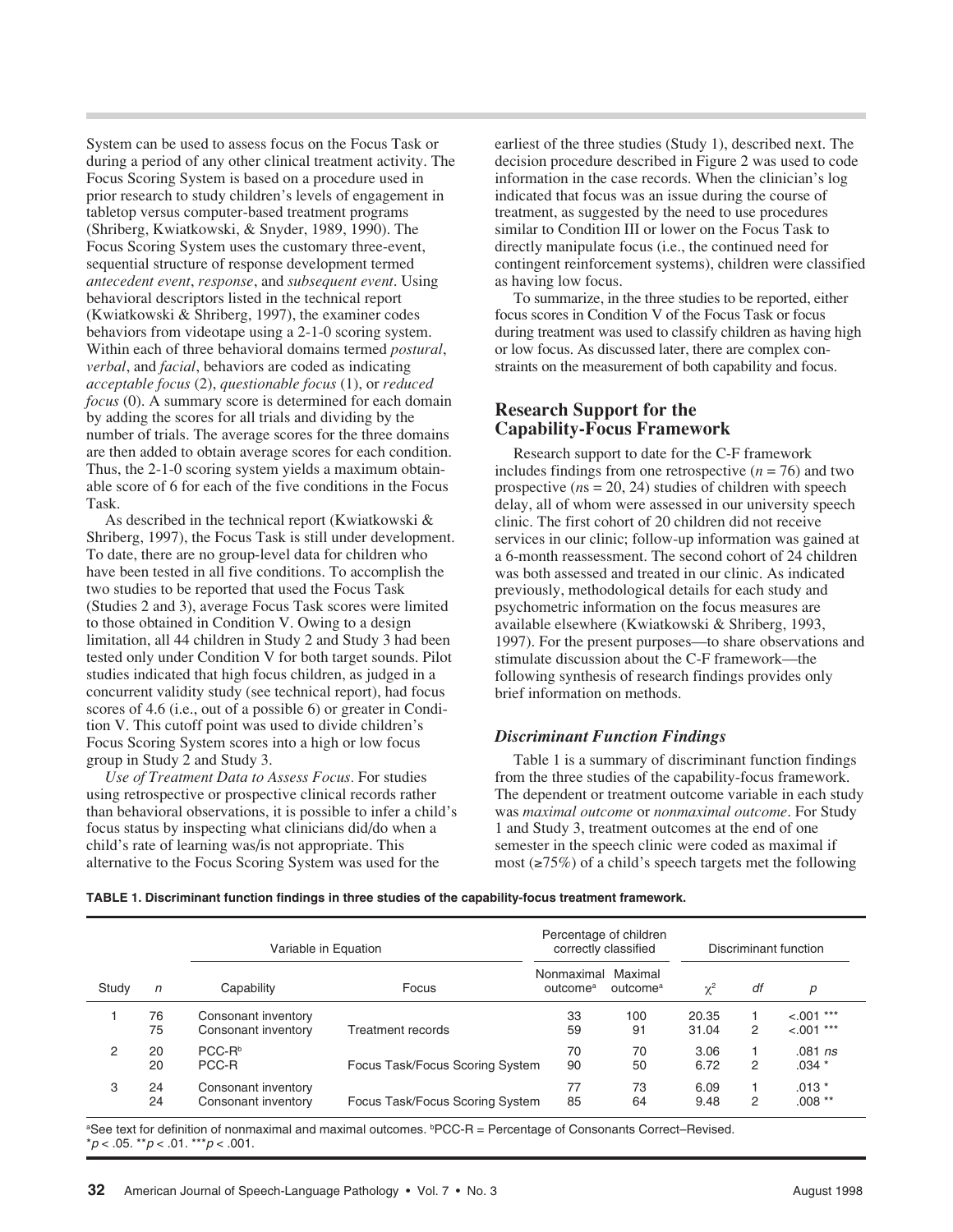criteria: Targets that were at the sound level at the beginning of treatment progressed to the word/carrier phrase level, and targets that were begun at the word/carrier phrase level progressed to the generalization level or had generalized to spontaneous speech. All other treatment outcomes were coded nonmaximal. For Study 2, a gain score was computed by subtracting the child's PCC-R at initial assessment from his or her PCC-R at a 6-month follow-up. The similarity of initial PCC-R scores in the high and low focus groups allowed for subtraction of PCC-R scores without the need to adjust for possible differences in the absolute magnitude of initial scores. Using the median difference in PCC-R scores for these 20 children as the dividing point, children's short-term outcomes were classified as maximal (above the median) versus nonmaximal (below the median) progress. The goal of these three studies was to assess how well a child's capability and focus status, as measured several ways, predicted speech outcomes with and without treatment at our clinic. Preliminary analyses indicated that gender and age were not significantly associated with treatment outcomes, with *p* values for the six statistical comparisons ranging from .10 to .89.

As shown in Table 1, the statistical findings were essentially similar in each of the three studies. When pretreatment capability, as assessed either by consonant inventory or PCC-R, was used as the sole predictor variable, it significantly discriminated speech outcomes in Study 1 ( $p < .001$ ) and Study 3 ( $p = .013$ ), but not in Study 2 (*p* = .081). The capability variable in Study 1 and Study 3, consonant inventory, correctly classified 100% and 73% of children with maximal outcomes respectively in each study, and 33% and 77% of children with nonmaximal outcomes. When focus status was entered as a second predictor variable in each of the three discriminant functions, statistically significant gains in prediction were obtained. As shown in Table 1, these gains were associated with increasing accuracy of classification of children who had nonmaximal treatment outcomes. For children with nonmaximal outcomes after one semester of treatment, adding focus status to capability status increased correct

|  | FIGURE 3. The capability-focus clinical typology. |  |  |  |
|--|---------------------------------------------------|--|--|--|
|--|---------------------------------------------------|--|--|--|

|                        | <b>FOCUS</b>                                                                                 |                                                                               |  |  |
|------------------------|----------------------------------------------------------------------------------------------|-------------------------------------------------------------------------------|--|--|
|                        | ٠                                                                                            |                                                                               |  |  |
| ٠<br><b>Capability</b> | High<br><b>Capability</b><br>High<br><b>Focus</b><br>$(HC - HF)$<br>Low<br><b>Capability</b> | High<br>Capability<br>Low<br><b>Focus</b><br>$(HC - LF)$<br>Low<br>Capability |  |  |
|                        | High<br><b>Focus</b><br>$(LC - HF)$                                                          | Low<br><b>Focus</b><br>(LC - LF)                                              |  |  |

L

classification from 33% to 59% (26% gain) in Study 1, from 70% to 90% (20% gain) in Study 2, and from 77% to 85% (8% gain) in Study 3. In each study, adding focus as the second predictor variable was associated with losses in correct classification of children with maximal outcomes: from 100% to 91% (9% loss) in Study 1, from 70% to 50% (20% loss) in Study 2, and from 73% to 64% (9% loss) in Study 3. In summary, across each of the three studies shown in Table 1, the correlates of focus—whether based on focus scoring using clinician logs (Study 1, the retrospective study) or on Focus Task scores using the Focus Scoring System prior to the beginning of treatment (Study 2, Study 3)—appear to be most sensitive to factors associated with the failure of children to obtain maximal treatment outcomes.

# *Relative Risk Ratio Findings*

Figure 3 is a capability-focus typology that sorts children into one of four classifications: high capabilityhigh focus (HC-HF), high capability-low focus (HC-LF), low capability-high focus (LC-HF), and low capability-low focus (LC-LF). When classified in this way, *relative risk ratio* analyses can be used to describe the increased risk for a disorder (viz., less than optimum treatment outcome) in persons exposed to a risk factor (viz., low capability, low focus, or both) compared to those not exposed to that risk (Kahn & Sempos, 1989). The data from the 24 children in Study 3 were used for the analyses, using low consonant inventory and low focus scores on the Focus Task, respectively, as the capability and focus exposure variables. Analyses could not be completed for Study 1, in which children were not administered the Focus Task, or for Study 2, in which treatment histories were uncontrolled and nine of the children had no reported formal treatment. Because all of the children in Study 3 were treated at the university speech clinic during approximately the same period of time, they met criteria for a clinical cohort as required for computing relative risk ratios (Kahn & Sempos, 1989). Relative risk ratios with 95% confidence intervals and Fisher exact tests of proportions were obtained using the *Epi Info* epidemiology program (Dean et al., 1995).

Table 2 is a summary of the five relative risk ratio findings for children in Study 3. Each of the five comparisons calculates the relative risk (i.e., a ratio greater than 1:1) of nonmaximal treatment outcome for children classified by capability and focus.

The first analysis summarized in Table 2 tested the risk of nonmaximal treatment outcomes for the nine children who had high capability and high focus (HF-HC) compared to the six children with low capability and low focus (LC-LF) at the beginning of treatment. As shown in the Treatment Outcome column, 22.2% of the HC-HF children had nonmaximal outcomes, compared to 100% for the LC-LF children. The relative risk (RR) for this outcome, as expressed by the relevant proportion, is 4.50:1 (with a 95% confidence interval (CI) of 1.33–15.28). Thus, children in the LC-LF group had 4.50 increased risk for nonmaximal outcome compared to children in the HC-HF group ( $p = .007$ ).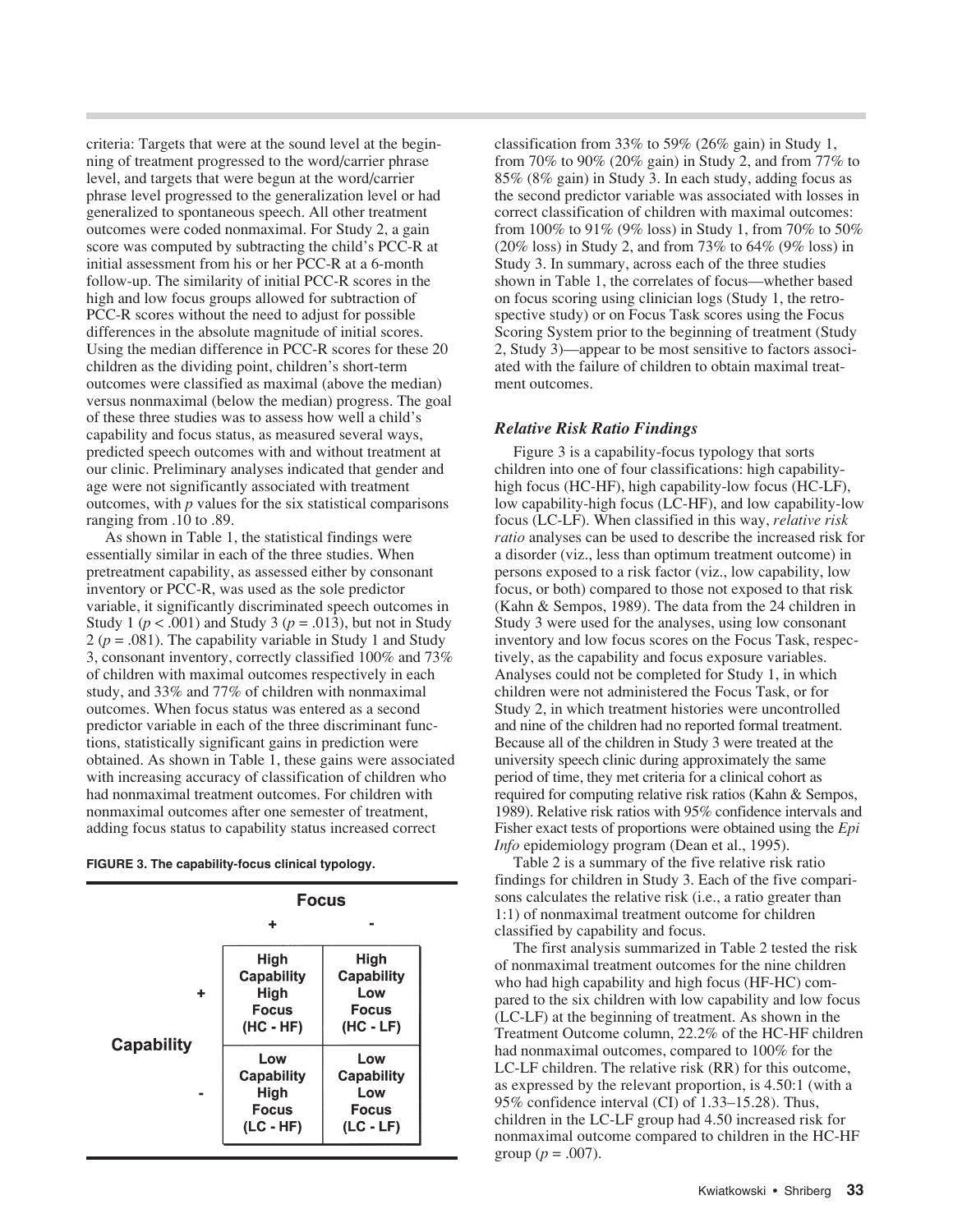|                         |                                           |                | <b>Treatment Outcome</b>    |                 | <b>Relative Risk</b> |                        |                                               |
|-------------------------|-------------------------------------------|----------------|-----------------------------|-----------------|----------------------|------------------------|-----------------------------------------------|
|                         | Comparison                                | $\sqrt{n}$     | $\frac{1}{2}$<br>Nonmaximal | $\%$<br>Maximal | Ratio                | Confidence<br>Interval | <b>Two-Tailed</b><br><b>Fisher Exact Test</b> |
| 1.                      | High Capability-High Focus (HC-HF)<br>VS. | 9              | 22.2                        | 77.9            | 4.50                 | 1.33-15.28             | $.007**$                                      |
|                         | Low Capability-Low Focus (LC-LF)          | 6              | 100.0                       | 0.0             |                      |                        |                                               |
| 2.                      | High Capability (HC)<br>VS.               | 11             | 27.3                        | 72.7            | 2.82                 | $1.03 - 7.74$          | $.038*$                                       |
|                         | Low Capability (LC)                       | 13             | 76.9                        | 23.1            |                      |                        |                                               |
| 3.                      | High Focus (HF)<br>VS.                    | 16             | 37.5                        | 62.5            | 2.33                 | $1.18 - 4.63$          | $.033*$                                       |
|                         | Low Focus (LF)                            | 8              | 87.5                        | 12.5            |                      |                        |                                               |
| 4.                      | High Capability-High Focus (HC-HF)<br>VS. | 9              | 22.2                        | 77.9            | 2.57                 | $0.65 - 10.23$         | .302 ns                                       |
|                         | Low Capability-High Focus (LC-HF)         | $\overline{7}$ | 57.0                        | 43.0            |                      |                        |                                               |
| 5.                      | High Capability-High Focus (HC-HF)<br>VS. | 9              | 22.2                        | 77.9            | 2.25                 | $0.35 - 14.28$         | .491 ns                                       |
|                         | High Capability-Low Focus (HC-LF)         | $\overline{c}$ | 50.0                        | 50.0            |                      |                        |                                               |
| $*p < .05.$ $*p < .01.$ |                                           |                |                             |                 |                      |                        |                                               |

**TABLE 2. Relative risk ratio findings in a study of 24 children treated using the capability-focus treatment framework (Study 3).**

The second relative risk analysis in Table 2 compared children with high capability (HC) to children with low capability (LC), regardless of their focus status. A total of 27.3% of the HC children had nonmaximal outcomes, compared to 76.9% for LC children. Thus, LC children had 2.82 (CI =  $1.03-7.74$ ) increased risk for nonmaximal treatment outcome compared to HC children  $(p = .038)$ .

The third relative risk analysis compared children with high focus (HF) to children with low focus (LF), regardless of capability status. A total of 37.5% of the HF children had nonmaximal outcomes, compared to 87.5% for LF children. Thus, LF children had  $2.33$  (CI =  $1.18-4.63$ ) increased risk for nonmaximal treatment outcome compared to HF children  $(p = .033)$ .

Two other relative risk analyses were completed comparing children whose status on the two risk variables was mixed (see Table 2). Neither was statistically significant.

#### *Conceptual Associations Between Capability and Focus*

The discriminant function and relative risk analyses were concerned with predictive associations between capability and focus relative to treatment outcome. Another question posed in these studies concerns conceptual associations between capability and focus. Although capability and focus are posited as independent domains in the two-factor C-F framework, an empirical question is the degree to which status on one variable is independent of status on the other. Although this issue has not been formally addressed to date, trends in the data could be marshaled to support both perspectives.

*Trends That Support Capability and Focus as Independent Constructs.* Support for the independence of the two constructs in the C-F framework can be induced from two trends. First, the percentage of Study 3 children whose

scores on the Focus Task and capability status were concordant (i.e., high or low on both) totaled only 62.5% (15 of the 24 children). Specifically, 9 of the 24 children (37.5%) were classified as HC-HF, and an additional 6 children (25%) as LC-LF, with focus assessed on the Focus Task. The remaining 9 of the 24 children (over one third) had discordant status, 7 classified as LC-HF and 2 as HC-LF. Thus, especially for the 7 children classified as LC-HF, a certain level of speech competence was evidently not necessary for a child to have high focus or vice versa, supporting the perspective that capability status is independent of focus status.

A second trend supporting independence between the two constructs is that Focus Task scores were not highly concordant with status on stimulability and self-monitoring, two variables discussed earlier as requiring some degree of both capability and focus. Study 3 children's status on these variables indicated a 67% concordance rate for selfmonitoring and focus, and only a 42% concordance rate for stimulability and focus. Again, for the remaining 33% and 58% of the 24 children, focus status was discordant with capability status on these variables.

*Trends That Support Interdependence Between Capability and Focus.* Support for a directional dependency between capability and focus status can also be induced from the data in Table 2 and additional data gathered in Study 3. First, whereas the unconditional probability of concordant status on the two constructs is 50% (i.e., 25% high on both and 25% low on both), the obtained concordance rate as reported above was only somewhat higher than chance at 62.5%, which, if a reliable difference, might actually support a dependence between the two constructs rather than independence as suggested earlier.

A second trend supporting interdependence between capability and focus concerns some additional data not shown in Table 1. Information on a child's focus during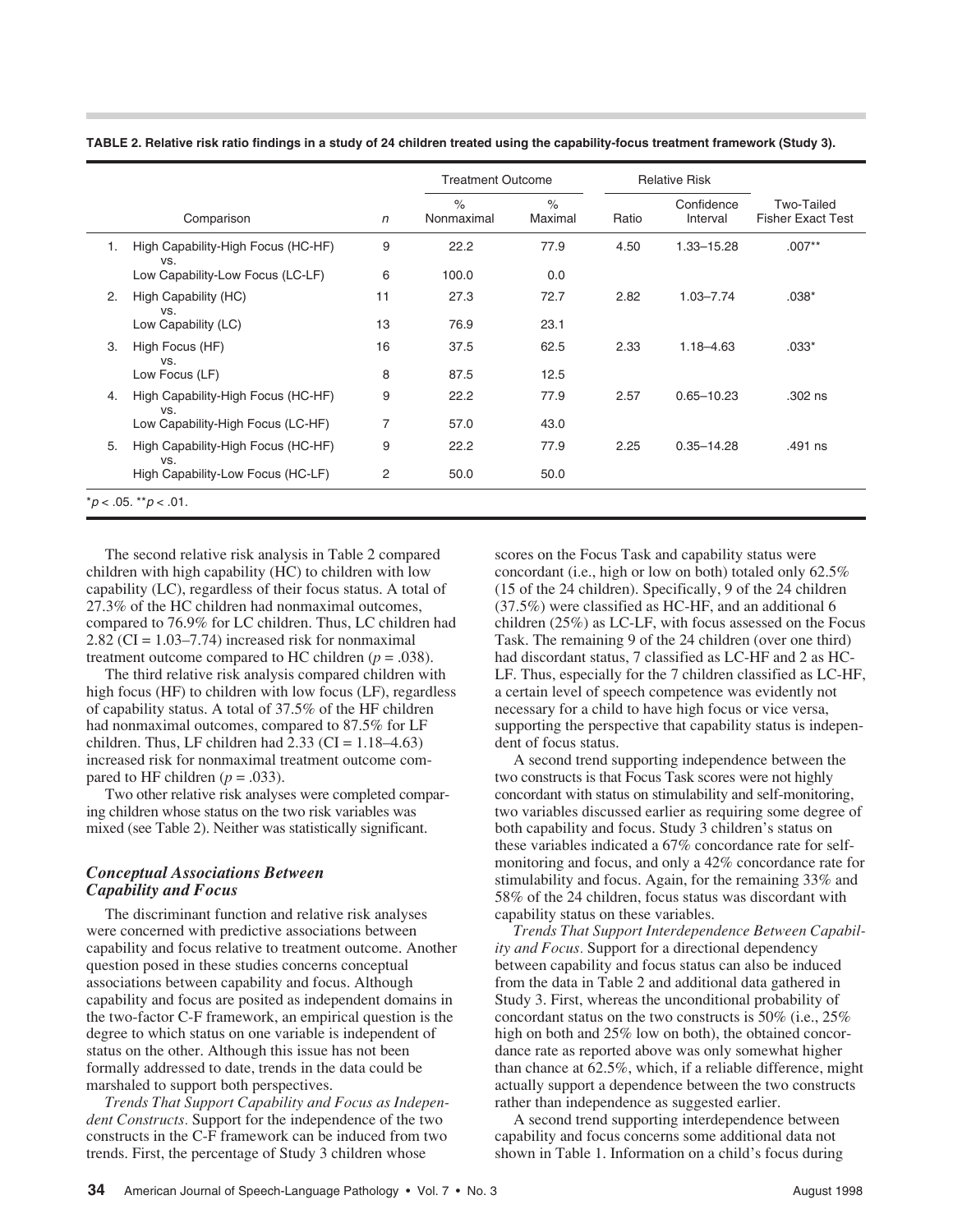treatment was assembled from clinician logs for the 24 children in Study 3 who were treated in our speech clinic. Methods to code a child's focus during treatment were similar to those used in Study 1. Discriminant function analyses could not be completed on these data due to technical restrictions in the variance data. Descriptively, however, these data indicated that 75% of Study 3 children were concordant for capability status and focus during treatment (29% high consonant inventory-high focus plus 46% low consonant inventory-low focus), whereas only 62.5% were concordant for capability status and Focus Task score at the beginning of treatment (37.5% high consonant inventory-high focus plus 25% low consonant inventory-low focus). Thus, higher concordance rates were obtained for capability and focus during treatment than as assessed pretreatment on the Focus Task.

To pursue the possibility that a child's self-perceived capability during treatment might affect his or her focus (i.e., that the two constructs are interdependent), case records were reviewed for the 15 children in Study 3 who required attention to focus during treatment. These children could be divided into two types according to whether direct attention to focus was sufficient or whether capability issues had to be addressed as well (see Figure 2). For 7 of the 15 (46.7%), direct manipulation of focus was sufficient to resolve the problems of attention and effort. For the remaining 8 children (53.3%), focus status seemed dependent on the child's current capability to modify speech errors. For these latter children, direct manipulation of focus alone was not sufficient. Rather, improvements in focus occurred only when target sounds that were too challenging were replaced by target sounds for which the child had greater phonologic capability, including perceptual and articulatory considerations. In the clinician's logs, these children's focus status was perceived as reflecting feelings such as *frustration* due to their lack of immediate or consistent success in treatment. For example, data for one child indicated that focus varied directly with difficulty of the target sound—this child was always focused for his relatively easy targets and never focused for his difficult targets.

# **Discussion**

#### *Measurement Issues*

*Capability.* As indicated in Figure 1, capability is taken to reflect ability and potential for change crossing an array of linguistic domains and risk factor constraints. This would suggest that capability might best be represented by more than the single variable that was used in the three studies of the C-F framework. However, because of small cell sizes, it was necessary to use a single capability index to meet statistical requirements. In each case, a measure of severity of speech involvement was selected because severity was presumed to be the product of multiple linguistic and risk factor constraints. As described, consonant inventory was selected for Study 1 and Study 3 because it was demonstrated to be the best predictor of speech change in a previous longitudinal study, and PCC-R was selected for Study 2 because it is most sensitive to severe speech delay in young children.

Further study of the C-F framework might benefit from a well-validated index that accurately reflects a child's articulatory-phonologic development or status. Although there are many measures that purport to index diverse aspects of normal and disordered speech acquisition (Kent, Miolo, & Bloedel, 1994), no one measure is a multivariate index reflecting status in those phonological and articulatory domains that are relevant for treatment efficacy concerns. Moreover, as discussed elsewhere, current speech metrics have not proven useful for some of the most difficult questions in speech research, including the quest for a phenotype marker for a genetically transmitted form of childhood speech disorder (Shriberg, 1993, 1994; Shriberg & Austin, 1998). In the current C-F framework as well, there is a clear need for a sensitive measure of linguistic capability. Future approaches include the possibility of deriving weighted indices from structural equation modeling (Shriberg, Friel-Patti, Flipsen, & Brown, 1998) and other multivariate approaches to the development of a robust metric of speech capability. Also, whereas prediction has been based on ordinal levels of measurement in the present studies, construct sensitivity and psychometric power presumably would be greatly enhanced by the use of interval-level measures for parametric analyses of speech capability.

*Focus.* As reported in the associated technical paper (Kwiatkowski & Shriberg, 1997), clinicians appear to be comfortable with the focus construct and with making subjective decisions regarding a child's focus during the Focus Task and also during treatment. For example, in a test of content validity for the Focus Scoring System, clinicians reported having no difficulty evaluating a child's participation in the Focus Task and readily offered rationales for why they viewed the child's behavior as indicating a negative state of participation. In the pilot studies, student clinicians in the university speech clinic immediately understood the focus construct and readily judged the focus of videotaped exemplars of children during treatment. Even without introduction to focus as a construct, student clinicians frequently commented on the focus status of the children using statements such as "very focused," "unfocused," or "lost focus."

Thus, although construct validity for focus can readily be documented anecdotally, there remains a need to develop measurement procedures for focus that have optimum sensitivity and specificity. Recall that for children in Study 3 who were classified as low focus on the Focus Task, there was good agreement between Focus Task classification and classification of focus during treatment. A total of 7 of the 8 children (88%) were classified as low focus on both focus measures. Of the 16 children classified as high focus on the Focus Task, however, only 8 (50%) were also classified as high focus during treatment. For the present concerns, the findings for children with low focus on the Focus Task and for half the children with high focus on the Focus Task are viewed as supporting the ability of the focus score on the Focus Task to predict focus during treatment. However, the failure of a high focus score to predict focus during treatment for half of the children suggests that focus may be more stable for children with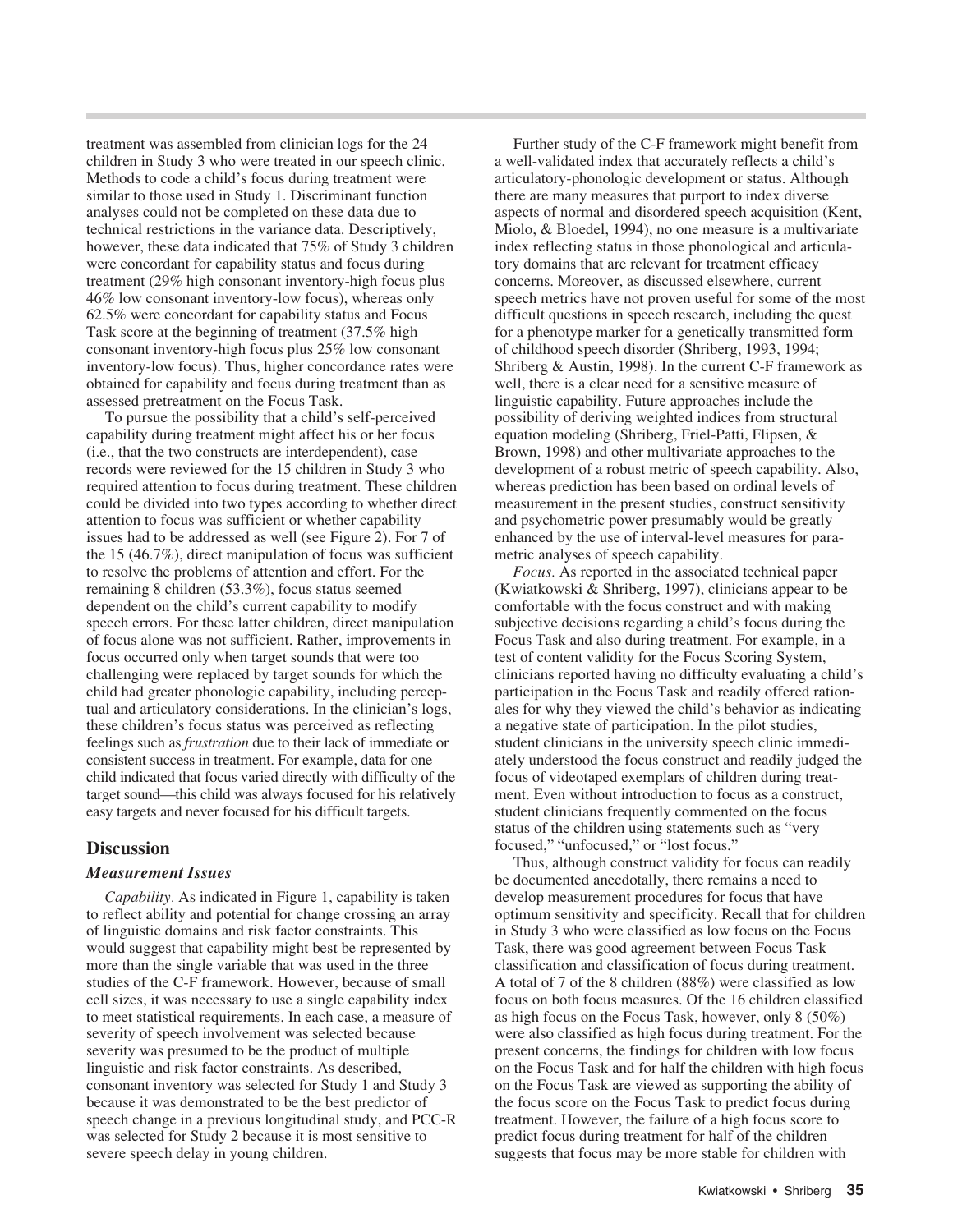low focus than for children with high focus on this task. At issue, as addressed later, is whether focus is best understood as a behavioral state or whether it has sufficient stability to be characterized as a behavioral trait.

To summarize, the discriminant function and relative risk ratio findings are viewed as promising support for measurement approaches to research on the C-F framework, particularly for the focus construct. There is obvious need for additional study, including the need for measures of both capability and focus that retain interval levels of sensitivity. It is difficult to separate measurement issues from conceptual issues when attempting to develop measures with adequate sensitivity and specificity. Whenever descriptive or statistical findings are not readily interpretable, the problem could be due to a lack of psychometric precision yielding insensitive or nonspecific measurement of the construct, or more basically, to a lack of conceptual clarity in defining the construct. For the crucial goal of developing effective and clinically efficient measures of capability and focus, multivariate methods with large, diverse clinical samples will be required.

#### *Theoretical Issues*

Findings from these studies would seem to provide at least preliminary support for the C-F framework as a theoretically defensible and clinically efficient model to effect speech change during treatment. The term *defensible* is used purposively here. Familiarity with the history of clinical speech-language pathology will attest to a certain skepticism about the legitimacy of terms such as *attention*, *motivation*, and *effort* as independent variables in treatment research, despite their prominent role in the clinic. Rather, treatment models have emphasized more theoretically tractable variables, such as those concerned with children's cognitive processes, linguistic knowledge, linguistic performance, articulatory skill, and with clinicians' uses of alternative instructional technologies. Three concepts about the nature and course of speech change relative to the focus variable during intervention warrant consideration.

First, findings indicate that a child's speech capability at the beginning of a course of treatment is a significant, but not a sufficient, predictor of treatment outcome. Similar findings have been underscored in reviews of predictive research in childhood speech disorders, but few variables have been proposed to increase predictive accuracy in regression and discriminant function designs (see Shriberg et al., 1994, Table 1). The present findings also indicate that low focus, which acts as a constraint on a child's learning, is a second, statistically significant predictive source. Regardless of children's capability status, children in Study 3 who were low focus at the beginning of treatment were less likely to have a maximal treatment outcome. Again, in response to an often-voiced perspective that constructs such as focus reflect the "soft," "subjective," or "unscientific" side of the behavioral science of speechlanguage pathology, these data would seem to accord the focus construct a certain legitimacy in clinical theory.

A second observation addresses individual differences in relation to descriptive and predictive aspects of the C-F framework. As with other attempts to formalize theory associated with speech change, there appears to be a need for the C-F framework to accommodate individual differences or perhaps typologies of learners. The findings suggested that capability and focus were essentially independent for some children with speech delay, whereas for others, capability issues may have influenced focus. Research is needed to test and explicate the important features of such typologies. Children for whom focus status was not a treatment issue would seem to be most consistent with the self-regulated learner concept (Ertmer & Newby, 1996; Schunk & Zimmerman, 1994) discussed earlier. For children for whom focus was an issue independent of capability status, the objective would be to facilitate selfregulated learning. Conversely, for children whose focus status is dependent on demonstrated capability, a successful treatment outcome might be based entirely on how a clinician responds to the child's capability needs. Suggested procedures are described in the final section.

A third perspective on the focus construct is whether low or high focus has consistency over time and differing environmental contexts, the hallmark of a behavioral trait. Session-by-session need for extrinsic support during treatment is consistent with the concept of a behavioral trait. Focus required such support for those children in Study 3 who were classified as having low focus during the Focus Task: 88% of such children continued to have low focus during treatment. However, focus was not stable for children classified as high focus on the Focus Task assessment: Only 50% of those children continued to have high focus during treatment. These few data provide only mixed support for focus as a behavioral trait. As suggested previously, measurement constraints currently limit theoretical explication and discussion. In addition to the need for a parametric measure of focus for speech learning, further attempts to delineate the focus construct will require information on children's learning in other environments.

# *Clinical Issues*

For clinical interest it is useful to illustrate how the clinical decision procedure for the C-F framework was used with the children treated in our clinic in Study 3. Following the hierarchical sequence in Figure 2, when children were not learning at an appropriate rate, the first change was direct manipulation of focus. Obvious entries in clinician logs indicating the need for such manipulation were comments such as the child "does not see the need" or "have the desire" for speech change. More subtle indicants were comments such as the child seems "unengaged" or "distracted." Recall that 88% of the children with low focus scores on the Focus Task had low focus during treatment, so it was necessary to address focus needs directly for most children with low focus on the Focus Task.

For some children who had high focus scores on the Focus Task given at the beginning of treatment, it was still necessary to manipulate focus during intervention. However, for these children, as substantiated by a trend in the data, manipulation of focus was more likely if the child had low capability. Additional analyses indicated that of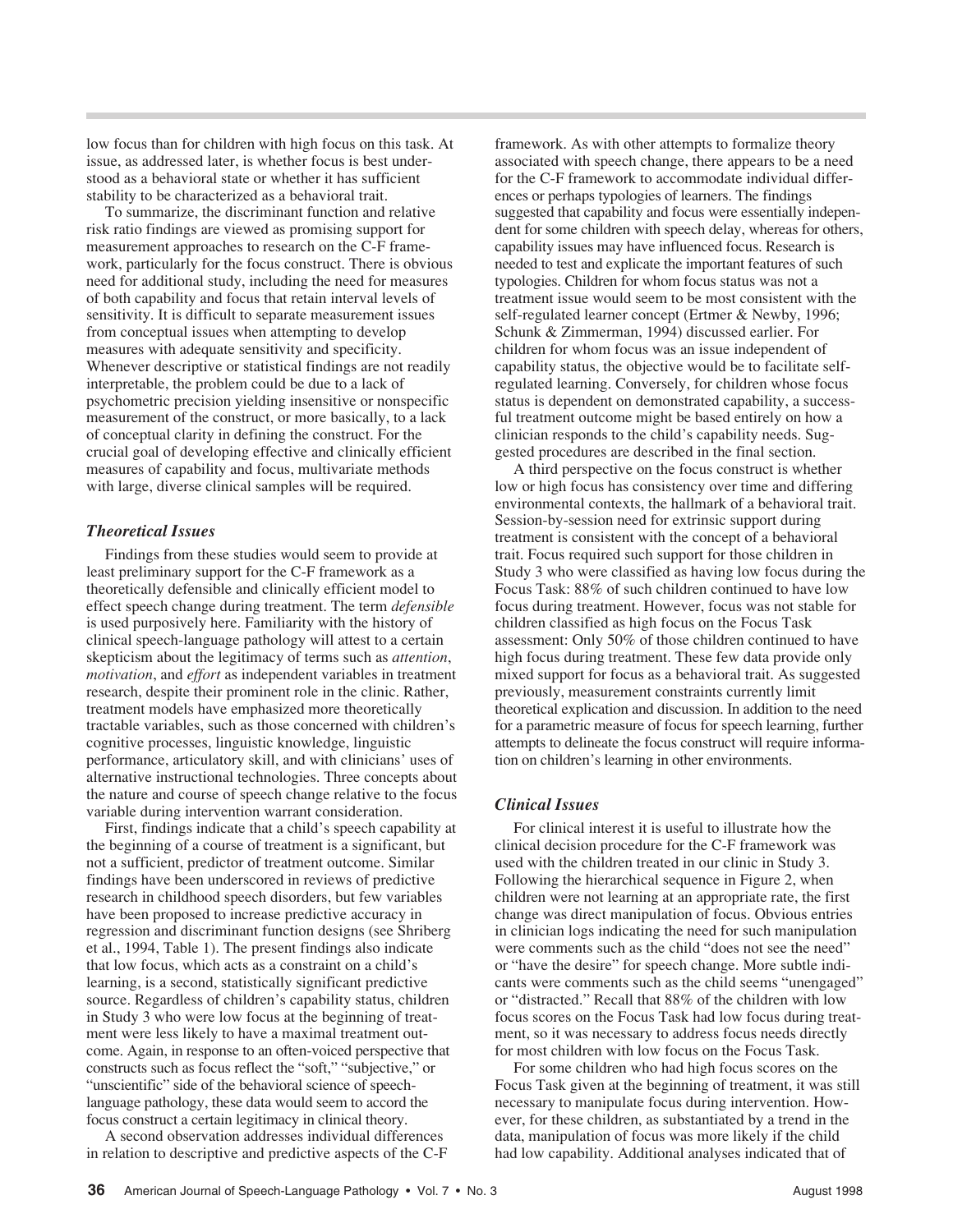the eight children who had high focus on both the Focus Task and focus during treatment, six (75%) also had high capability at the beginning of treatment. In contrast, of the eight children who had high Focus Task scores but low focus during treatment, only three (38%) had high capability at the beginning of treatment. For these children with high Focus Task scores and low capability, learning was not facilitated by the direct manipulation of focus. Rather, indirect manipulation of focus by addressing capability issues (i.e., changing the targets) was necessary to achieve focus.

It is important to emphasize that successful manipulation of focus by the clinician did not guarantee a maximal treatment outcome. In Study 3, the use of the procedure cited in Figure 2 was effective in helping the child to achieve a focus state, however brief, thereby improving performance during treatment. However, the eventual level of treatment success was inversely related to the need for such external manipulations of focus. Thus, the association between focus and treatment outcomes in Study 3 supports the importance of intrinsic focus (perhaps allied to the term self-regulated learning) compared to extrinsically supported focus in predicting and effecting speech change. Each of the 13 children in Study 3 who made nonmaximal progress required extrinsic or other-directed focus. In contrast, 9 of the 11 children who made maximal progress had intrinsic or self-directed focus. For the remaining 2 children, each requiring extrinsic focus, the parents may have assumed the clinician's role in maintaining focus outside the treatment context. The parents of both of these children were very actively involved in creating opportunities for meaningful use of speech targets, indirectly correcting errors, and reinforcing spontaneous correct productions with the same sensitivity that is typically demonstrated by a supportive clinician. By extending other-directed focus into nontreatment environments, extensive parent involvement might have compensated for the absence of intrinsic focus or may have ultimately engendered it.

In the treatment procedures used in Study 3, children had different speech-sound targets based on the speech assessment data. Changes in target selection (see lower box within the dashed box in Figure 2) were made only for the children for whom focus could not be achieved by direct manipulation or by indirect manipulation through changes in the form of treatment (see higher box within the dashed box in Figure 2). The assumption for these children was that low focus during treatment reflected the child's response to his or her perceived capability to produce correct target sounds. For such children it may be important to exercise caution in applying the findings of extensive research on the selection of speech targets. As reviewed earlier, research findings on treatment efficacy include the recommendation to select for training sounds that are not stimulable because they are less likely to be acquired without training (Powell, 1991; Powell et al., 1991). Although this recommendation may be useful in selecting speech targets for children for whom focus is not an issue (or is an issue apart from capability status), it may not be appropriate for children for whom focus is an issue because of capability constraints. Because easy and tangible success producing speech targets is necessary for

these children, the primary consideration in selecting speech targets should be the potential for success or learnability. Moreover, other guidelines for efficient target selection, such as selection of sounds that are phonetically complex or that are acoustically and auditorily undifferentiated (Gierut et al., 1996), might be inadvisable unless the recommended targets are also readily stimulable.

#### **Summary and Conclusions**

The goal of this report was to present findings to date for a treatment framework developed at a university clinic for child speech disorders. The C-F framework reflects an intervention philosophy whose efficacy has been readily endorsed by student clinicians, but is challenging to document. If all measurement issues can be resolved, elements of the C-F framework may be useful for three purposes in child speech disorders. First, the four-classification, clinical typology (see Figure 3) provided by the C-F framework could be used to identify and quantify sources of variance associated with individual differences in children enrolled in treatment studies. Second, because it is not theory specific, the intervention perspective afforded by the C-F framework could usefully be incorporated into any treatment approach, regardless of treatment philosophy or procedural characteristics. Finally, although tested to date only with the structured treatment approach described in Shriberg and Kwiatkowski (1990), findings suggest that the C-F framework has potential to predict rate of change during treatment and, possibly, to identify children whose speech will normalize without direct treatment.

#### **Acknowledgments**

We thank the many graduate student clinicians at the University of Wisconsin–Madison Department of Communicative Disorders for their enthusiastic participation in several phases of these studies; Jane McSweeny for thorough research assistance, including insightful suggestions about the focus measures; Doris Kistler for helpful statistical guidance; and Diane Austin and Chad Allen for excellent editorial assistance. We also wish to acknowledge Marc Fey, Julie Masterson, Barbara Bain, Stephen Camarata, and an anonymous reviewer for editorial suggestions that significantly improved this manuscript. This research was supported by grant number DC00496 from the National Institute on Deafness and Other Communication Disorders, National Institutes of Health.

Copies of the technical reports referenced in this paper can be viewed and downloaded from the Phonology Project website: http://www.waisman.wisc.edu/phonology/

#### **References**

- **Bain, B. A.** (1994). A framework for dynamic assessment: Stimulability revisited. *Clinics in Communication Disorders*, *4*(1), 12–22.
- **Bleile, K. M.** (1995). *Manual of articulation and phonological disorders.* San Diego, CA: Singular.
- **Camarata, S.** (1993). The application of naturalistic conversation training to speech production in children with speech disabilities. *Journal of Applied Behavior Analysis*, *26*, 173–182.
- **Dean, A. G., Dean, J. A., Coulombier, D., Brendel, K. A.,**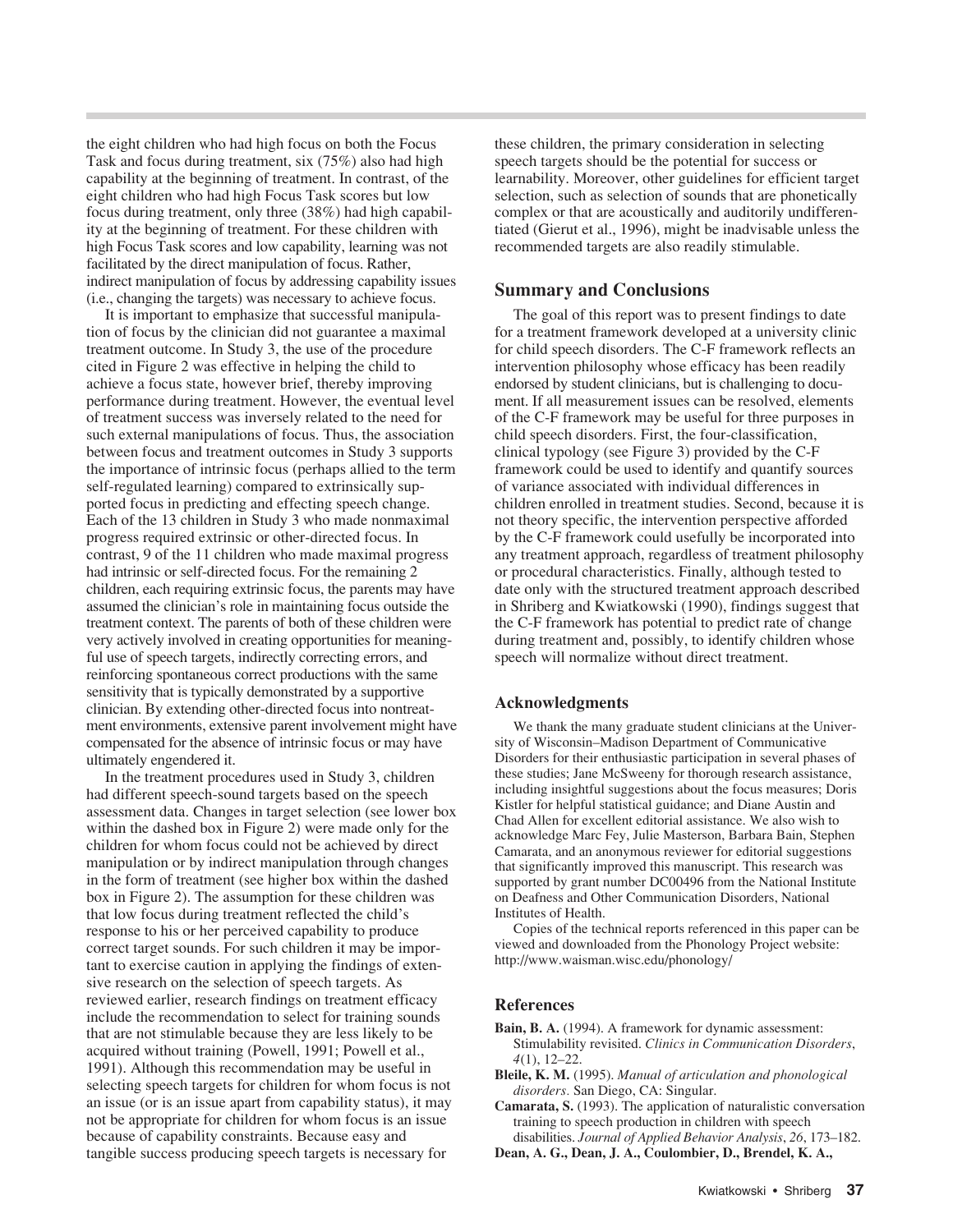**Smith, D. C., Burton, A. H., Dicker, R. C., Sullivan, K., Fagan, R. F., & Arner, T. G.** (1995). *Epi Info, Version 6: A*

*word-processing, database, and statistics program for public health on IBM-compatible microcomputers.* Atlanta, GA: Centers for Disease Control and Prevention.

**Engel, P., & Groth, L.** (1976). Case studies of the effects on carry-over of reinforcing post-articulation responses based on feedback. *Language, Speech, and Hearing Services in Schools*, *7*, 93–101.

**Ertmer, D. J.** (1996, April). *The problem of carryover in phonological intervention.* Paper presented at the Child Phonology Conference, Iowa City, IA.

**Ertmer, P. A., & Newby, T. J.** (1996). The expert learner: Strategic, self-regulated, and reflective. *Instructional Science*, *24*, 1–24.

**Gierut, J. A., Morrisette, M. L., Hughes, M. T., & Rowland, S.** (1996). Phonological treatment efficacy and developmental norms. *Language, Speech, and Hearing Services in Schools*, *27*, 215–230.

**Hodson, B. W., & Paden, E. P.** (1991). *Targeting intelligible speech.* Austin, TX: Pro-Ed.

**Hoffman, P.** (1993). A whole language treatment perspective for phonological disorder. *Seminars in Speech and Language*, *14*, 142–152.

**Kahn, H. A., & Sempos, C. T.** (1989). *Statistical methods in epidemiology.* New York: Oxford University Press.

**Kent, R. D., Miolo, G., & Bloedel, S.** (1994). The intelligibility of children's speech: A review of evaluation procedures. *American Journal of Speech-Language Pathology*, *3*(2), 81–95.

**Kern Koegel, L., Koegel, R. L., & Ingham, J. C.** (1986). Programming rapid generalization of correct articulation through self-monitoring procedures. *Journal of Speech and Hearing Disorders*, *51*, 24–32.

**Koegel, R. L., Kern Koegel, L., Van Voy, K., & Ingham, J. C.** (1988). Within clinic versus outside clinic self-monitoring of articulation to promote generalization. *Journal of Speech and Hearing Disorders*, *53*, 392–399.

**Kwiatkowski, J.** (1991). *A two-factor framework for assessment and diagnostic teaching in developmental phonologic disorders.* American Speech-Language-Hearing Association Teleconference: "Severe phonological disorders in children: Cases you wish you didn't have," Rockville, MD.

**Kwiatkowski, J., & Shriberg, L. D.** (1993). Speech normalization in developmental phonological disorders: A retrospective study of capability-focus theory. *Language, Speech, and Hearing Services in Schools*, *24*, 10–18.

**Kwiatkowski, J., & Shriberg, L. D.** (1997). *Procedures to assess focus for the capability-focus treatment framework* (Tech. Rep. No. 5). Phonology Project, Waisman Center on Mental Retardation and Human Development, University of Wisconsin–Madison.

**McReynolds, L. V.** (1987). A perspective on articulation generalization. *Seminars in Speech and Language*, *8*, 217–239.

**McSweeny, J. L., & Shriberg, L. D.** (1995). *Segmental and suprasegmental transcription reliability* (Tech. Rep. No. 2). Phonology Project, Waisman Center on Mental Retardation and Human Development, University of Wisconsin-Madison.

**Powell, T. W.** (1991). Planning for phonological generalization: An approach to treatment target selection. *American Journal of Speech-Language Pathology*, *1*(1), 21–27.

**Powell, T. W., Elbert, M., & Dinnsen, D. A.** (1991). Stimulability as a factor in the phonologic generalization of misarticulating preschool children. *Journal of Speech and Hearing Research*, *34*, 1318–1328.

**Ruscello, D. M., & Shelton, R. L.** (1979). Planning and selfassessment in articulatory training. *Journal of Speech and*

*Hearing Disorders*, *44*, 504–512.

**Schunk, D. H., & Zimmerman, B. J. (Eds.).** (1994). *Selfregulation of learning and performance.* Hillsdale, NJ: Lawrence Erlbaum.

**Shriberg, L. D.** (1993). Four new speech and prosody-voice measures for genetics research and other studies in developmental phonological disorders. *Journal of Speech and Hearing Research*, *36*, 105–140.

**Shriberg, L. D.** (1994). Five subtypes of developmental phonological disorders. *Clinics in Communication Disorders*, *41*, 38–45.

**Shriberg, L. D., & Austin, D.** (1998). Comorbidity of speechlanguage disorder: Implications for a phenotype marker for speech delay. In R. Paul (Ed.), *The speech/language connection* (pp. 73–117). Baltimore: Paul H. Brookes.

**Shriberg, L. D., Austin, D., Lewis, B. A., McSweeny, J. L., & Wilson, D. L.** (1997a). The Percentage of Consonants Correct (PCC) metric: Extensions and reliability data. *Journal of Speech, Language, and Hearing Research*, *40*, 708–722.

**Shriberg, L. D., Austin, D., Lewis, B. A., McSweeny, J. L., & Wilson, D. L.** (1997b). The Speech Disorders Classification System (SDCS): Extensions and lifespan reference data. *Journal of Speech, Language, and Hearing Research*, *40*, 723–740.

**Shriberg, L. D., Friel-Patti, S., Flipsen, P., Jr., & Brown, R. L.** (1998). *Effects of otitis media and hearing loss on speech and language: A preliminary structural equation model.* Manuscript submitted for publication.

**Shriberg, L. D., & Kwiatkowski, J.** (1982). Phonological disorders III: A procedure for assessing severity of involvement. *Journal of Speech and Hearing Disorders*, *47*, 256–270.

**Shriberg, L. D., & Kwiatkowski, J.** (1990). Self-monitoring and generalization in preschool speech-delayed children. *Language, Speech, and Hearing Services in Schools*, *21*, 157–170.

**Shriberg, L. D., & Kwiatkowski, J.** (1994). Developmental phonological disorders I: A clinical profile. *Journal of Speech and Hearing Research*, *37*, 1100–1126.

**Shriberg, L. D., Kwiatkowski, J., & Gruber, F.** (1994). Developmental phonological disorders II: Short-term speechsound normalization. *Journal of Speech and Hearing Research*, *37*, 1127–1150.

**Shriberg, L. D., Kwiatkowski, J., & Snyder, T.** (1989). Tabletop versus microcomputer-assisted speech management: Stabilization phase. *Journal of Speech and Hearing Disorders*, *54*, 233–248.

**Shriberg, L. D., Kwiatkowski, J., & Snyder, T.** (1990). Tabletop versus microcomputer-assisted speech management: Response evocation phase. *Journal of Speech and Hearing Disorders*, *55*, 635–655.

**Zimmerman, B. J.** (1994). Dimensions of academic selfregulation: A conceptual framework for education. In D. H. Schunk & B. J. Zimmerman (Eds.), *Self-regulation of learning and performance* (pp. 3–21). Hillsdale, NJ: Lawrence Erlbaum.

Received September 11, 1997 Accepted April 21, 1998

Contact author: Joan Kwiatkowski or Lawrence Shriberg, Waisman Center on Mental Retardation and Human Development, University of Wisconsin–Madison, 1500 Highland Avenue, Madison, WI 53705. Email: Kwiatkowski@waisman.wisc.edu or Shriberg@waisman.wisc.edu

**Key Words:** phonology, speech disorders, assessment, treatment